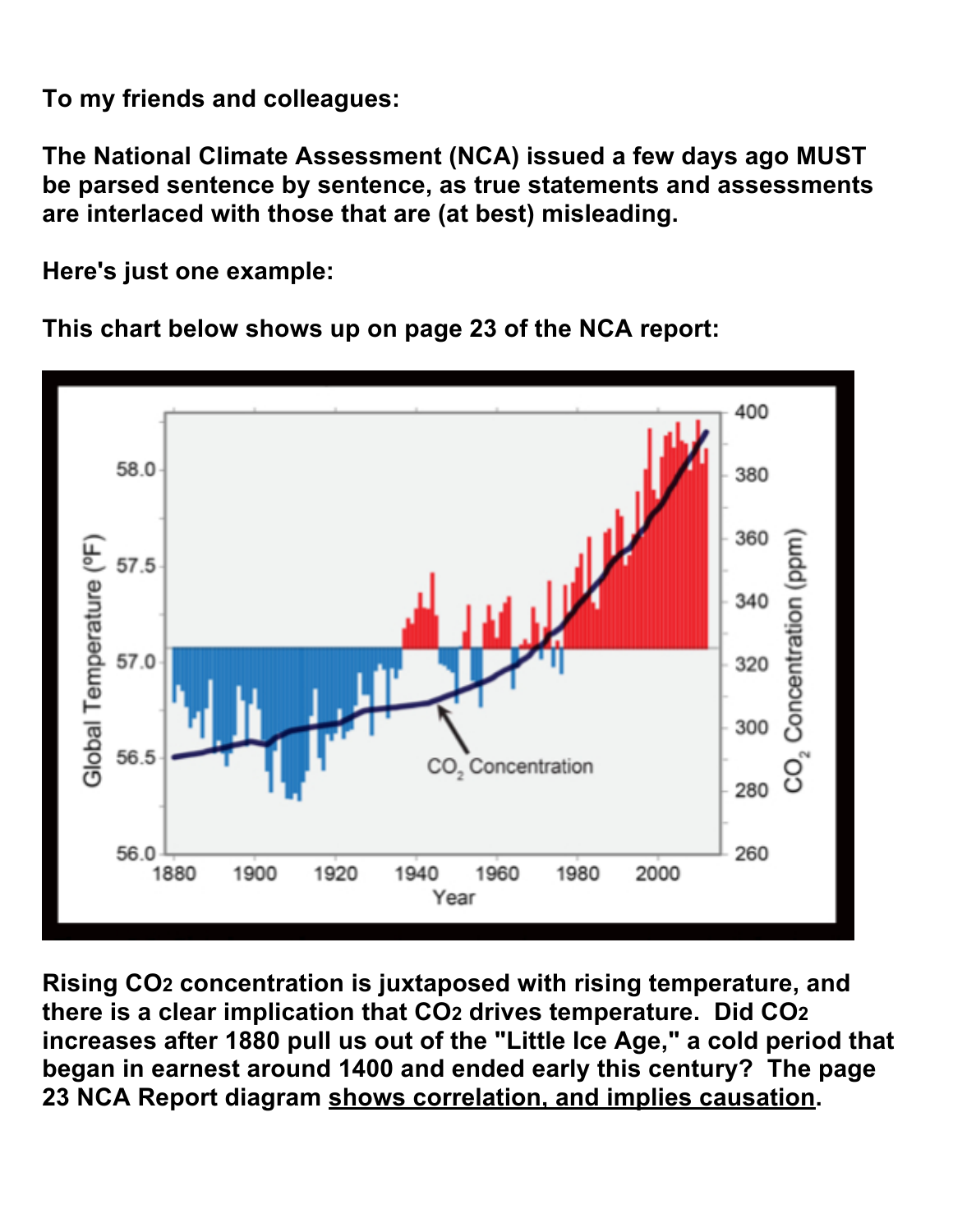**Now lets take a look at a longer time period, that WASN'T shown on the above NCA page 23 diagram. Below is the data for the last 2000 years. The downward pointing arrow shows where the above NCA chart begins, as it is just a subset of the whole 2000 year period.**



- The mean relative temperature history of the earth (blue, cool; red, warm) over the past two millennia adapted from Loehle and McCulloch (2008) - highlighting the Medieval Warm Period (MWP) and Little Ice Age (LIA), together with a concomitant history of the atmosphere's  $CO<sub>2</sub>$  concentration (green).

Loehle, C. and McCulloch, J.H. 2008. Correction to: A 2000-year global temperature reconstruction based on non-tree ring proxies. Energy & Environment 19: 93-100.

Source: http://nipccreport.org/articles/2010/dec/22dec2010a5.html